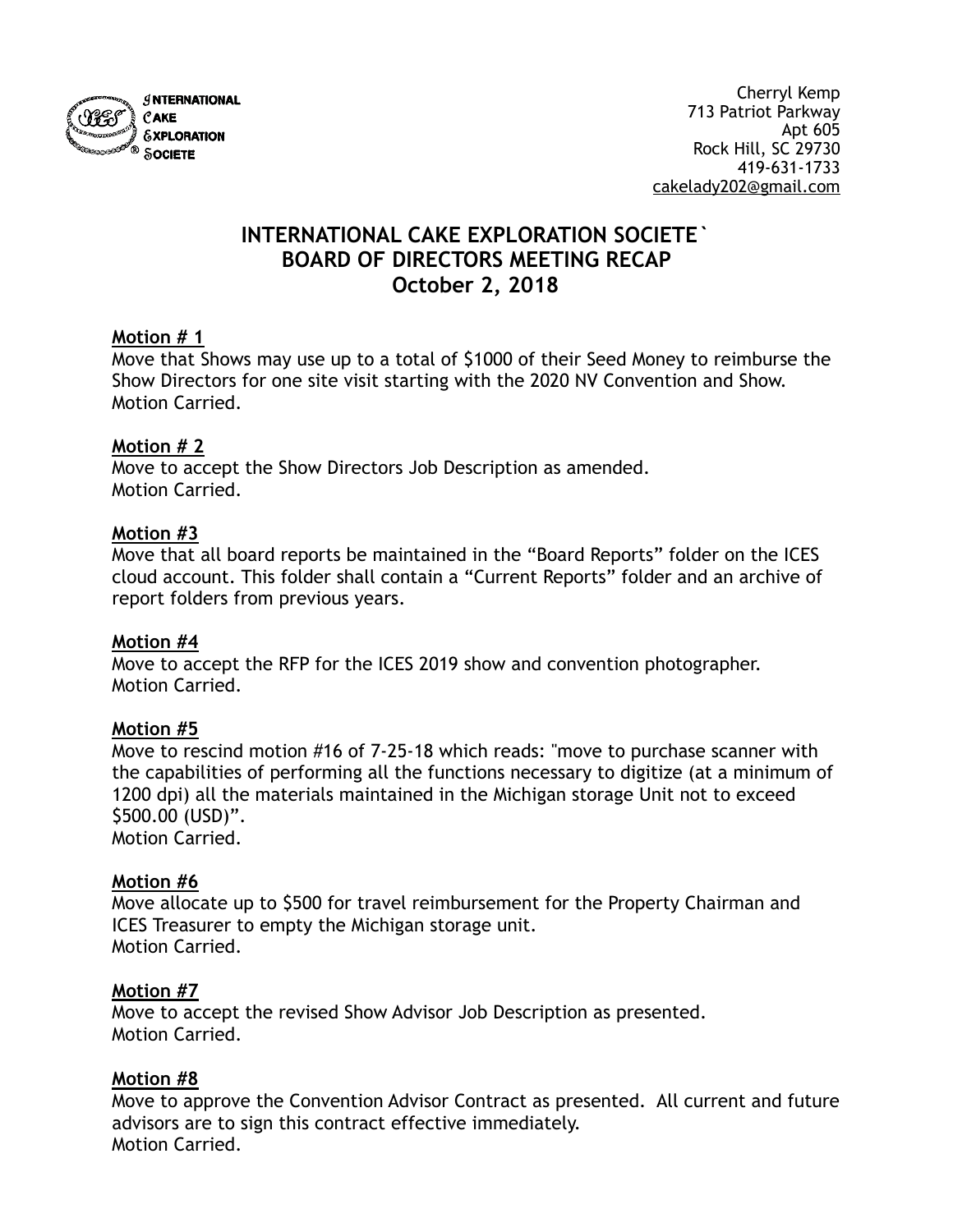#### **Motion #9**

Move to approve the revised Show Director's Contract as submitted. This contract shall be effective with the 2020 Convention & Show Directors. Motion Carried.

#### **Motion #10**

Move to accept the revised "how to update your job description" format as presented. Motion Carried.

# **Motion #11**

Move to rescind motion #51 (2-2002) which reads: All changes in Forms must be noted on a cover sheet that accompanies the new form being presented. This affects all forms for Board or Show use. Any change that is not noted on the cover sheet shall not be considered approved by the Board of Directors. Effective March 1, 2002. Motion Carried.

# **Motion #12**

Move to appoint Mari Senaga as the Lead Proctor for the offsite ICJ Program for the 2019 Austin Cake Show (That Takes the Cake). Motion Carried.

# **Motion #13** (

Move to accept the 2019 Sugar Artists Certification Candidate Guide, as presented. Motion Carried.

# **Motion #14**

Move to accept the 2019 Guide for the Certified Judge Test, as presented. Motion Carried.

# **Motion #15**

Move to amend Motion #6, 3-2018, Convention Committee moves that the Demonstrators and Hands-On Class teacher's deadline be changed to January 15th; to read, Convention committee moves that the Demonstrators and Hand-on Class teacher's application deadline be changed to January 10th. Motion Carried.

#### **Motion #16**

Move to accept the VIP gift bag program as an incentive for the first 100 early bird paid attendees who register for the 2019 Convention and Show. Motion Carried.

**Motion #17** ( Motion Withdrawn.

# **Motion #18**

Move to accept Rebecca McGreal's resignation letter as AR Show Committee treasurer. Motion Carried.